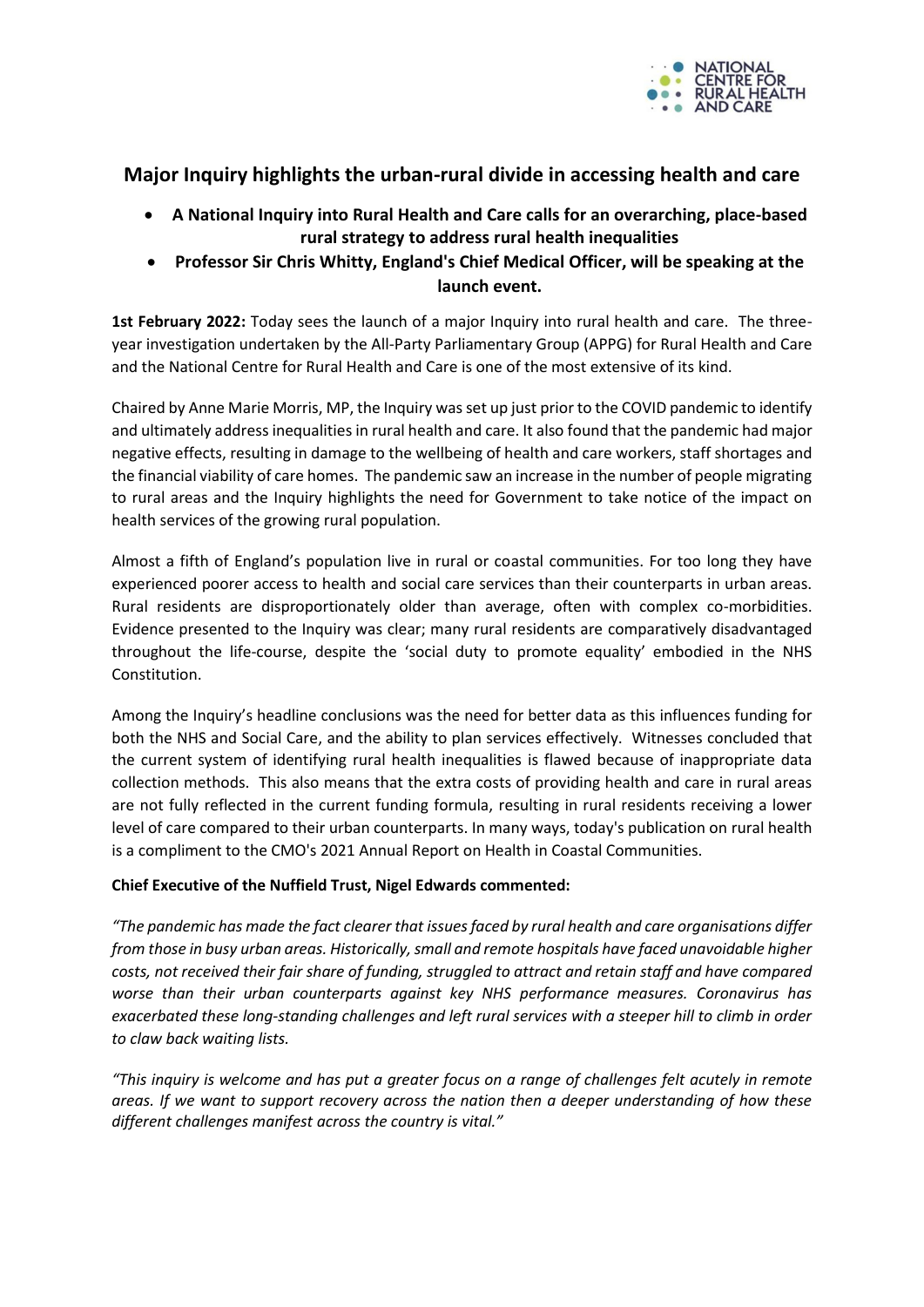

Whilst the cost of social care is recognised to be an issue nationally, the inquiry was told that rural local authorities spend a disproportionately higher share of their budget on these services and local council taxpayers have to fund more costs than their urban counterparts.

The discrepancy is down to multiple factors. Alongside funding, the investigation found that the availability of professionally qualified staff, limited public transport, and poor broadband and network access are all significant constraints to the delivery of accessible health and social care in rural areas.

Evidence suggests there is significant difficulty in recruiting and retaining skilled workers in rural areas. That training does not include rural experience in equipping GPs, nurses and other professionals with the skills needed for rural practice is a further disadvantage. In addition, social care jobs are overshadowed by low wages, onerous travel times and lack of locally based training, creating conditions that have led to high turn-over and a shortage of nurses and care worker in rural area, adding an additional barrier to serving rural residents.

Poor public transport was highlighted by many witnesses as a key driver of rural healthcare inequalities for both patients and staff travelling to work. With the average minimum travel time to a hospital over one hour in rural areas, compared with a little over half an hour in urban areas<sup>1</sup>, rural residents face higher costs and greater difficulty accessing specialist and emergency services. In addition, local health services are hampered by a lack of reliable and fast digital connectivity, hindering the introduction of alternative, rurally relevant methods of assessment and care such as virtual appointments.

The report draws on evidence from 89 different witnesses spread across eight countries, including health and care professionals, associations and groups across rural England. The Inquiry Panel has made 12 recommendations for change under four broad headings, and calls on Government departments and local communities to work together to address rural inequalities in health care access in a joined-up approach. The newly created Integrated Care Systems (ICSs) should assist in the implementation of these recommendations :

- Build understanding of the distinctive health and care needs of rural areas;
- Deliver services that are suited to the specific needs of rural places;
- Develop a structural and regulatory framework that fosters adaption and innovation;
- Develop integrated services that provide holistic, person-centred care.

## **The National Centre for Rural Health and Care and the All-Party Parliamentary Group (APPG) on Rural Health and Social Care, argue:**

*"The road to better healthcare for rural communities starts with a more accurate and reliable understanding of rural circumstances and experience - and accurate data is essential to inform effective rural planning.*

*"Policymakers too frequently underestimate the challenges and the costs of living in rural areas. This is in part due to the way we collect data. The criteria, although relevant to more densely populated communities, are inappropriate for more sparsely populated localities and do not reflect rural needs.*

<sup>1</sup> Department of Environment, Food and Rural Affairs. Statistical Digest of Rural England December 2021 Edition.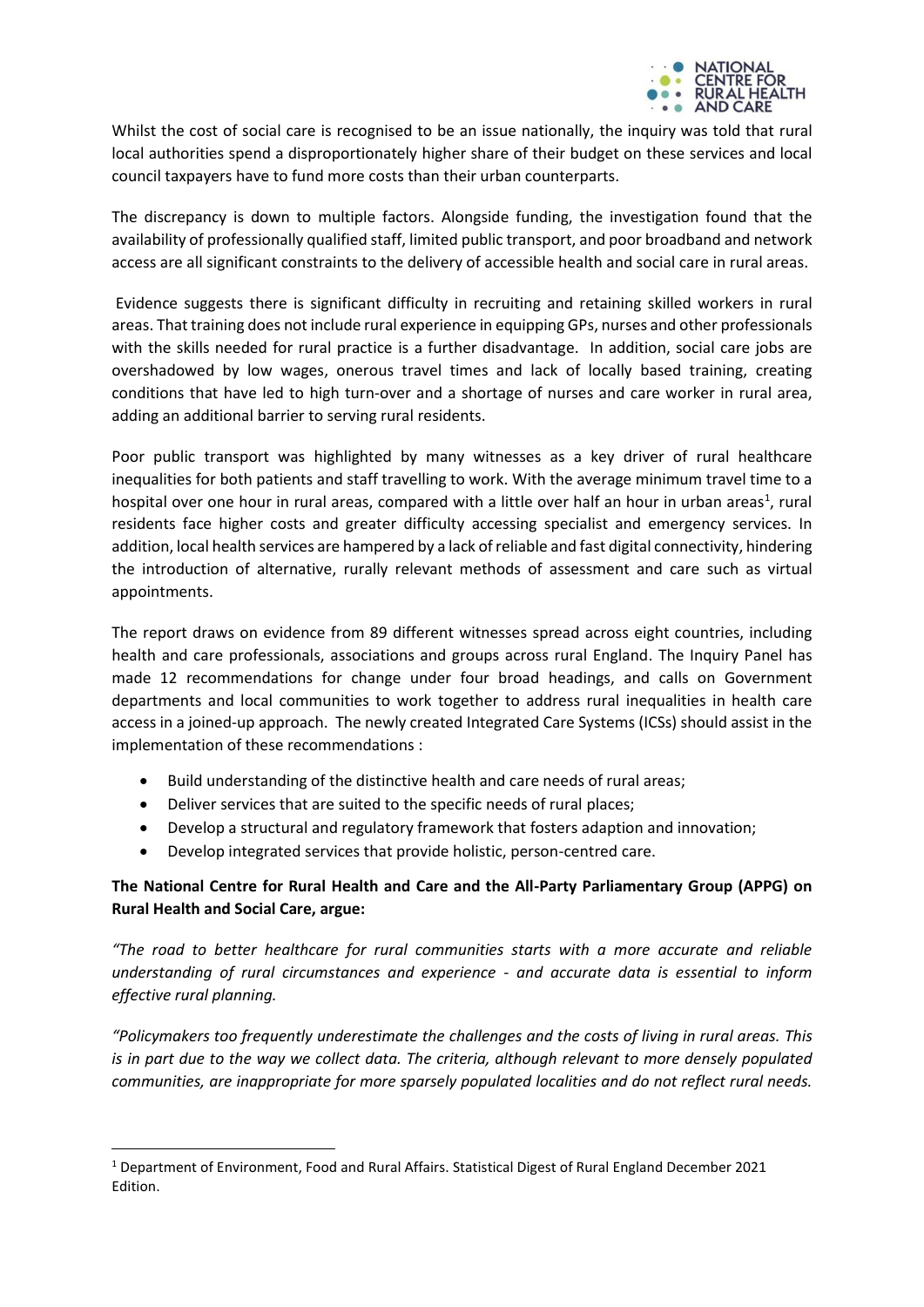

*This distorts the situation in rural communities, with residents often appearing to be more affluent despite facing lower wages, and higher living costs.*

*"The consequence is that the basis for planning is flawed, impacting on the formulae for funding. Evidence received by the Inquiry confirms that current funding arrangements need to be urgently addressed to account for the true cost of rural health services."* 

The report calls for a joined-up, place-based approach to measuring health and care, one that is relevant specifically to rural circumstances, where data is viewed through a rural lens.

#### **Commenting, Anne Marie Morris MP, Chair of APPG on Rural Health & Social Care said:**

*"The events of the last 18 months have led to a large number of people discovering the attraction of rural living and the lifestyle that it offers. Yet for the newcomers and part-time rural residents who have become full time converts, the realities of rural health provision will have become very apparent.* 

*"Without clear changes in policy direction and decision-making, the situation will move from urgent to critical. As we have seen, undiagnosed and unaddressed health conditions usually end up resulting in higher costs, poorer health outcomes, poorer economic opportunity and, in every sense, a poorer community.* 

*"Therefore, policy makers need to focus on how we design, commission and deliver health care in these areas. Our rural communities deserve better health and care. This report shows how we can make this happen."*

## **Professor Richard Parish CBE, Executive Chair National Centre for Rural Health and Care and report author, comments:**

*"The health care needs of rural communities have been side-lined for far too long and the Government can no longer turn a blind eye to the needs of almost a fifth of the population.*

*"There is clear evidence that change is required. We must provide tailored, person-centred, community-based approaches to health and care services in rural communities. Without clear changes in policy direction, the situation will move from urgent to critical.* 

*"The current 'one size fits all' model is ineffective and inefficient. If we are truly serious about 'levelling up', we must ensure that rural residents have the same access to timely, quality services as their urban counterparts. The solutions are there, they just need to be recognised and properly funded."*

#### *Graham Biggs, MBE, Chief Executive of the Rural Services Network said:*

*"We very much support the conclusions of this report. The acknowledgement that infrastructure concerns such as those relating to transport and digital connectivity have significant impacts on rural health, social care and wellbeing and increase vulnerabilities and inequalities is very timely and very welcome. The issues here are not just for the DHSC but are cross-government, fundamental to levellingup and need urgent attention."*

#### *Statement from ACRE - Action with Communities in Rural England:*

*"We warmly welcome the Inquiry Report and especially the recommendations to develop a better understanding of the health and care needs of rural communities.*